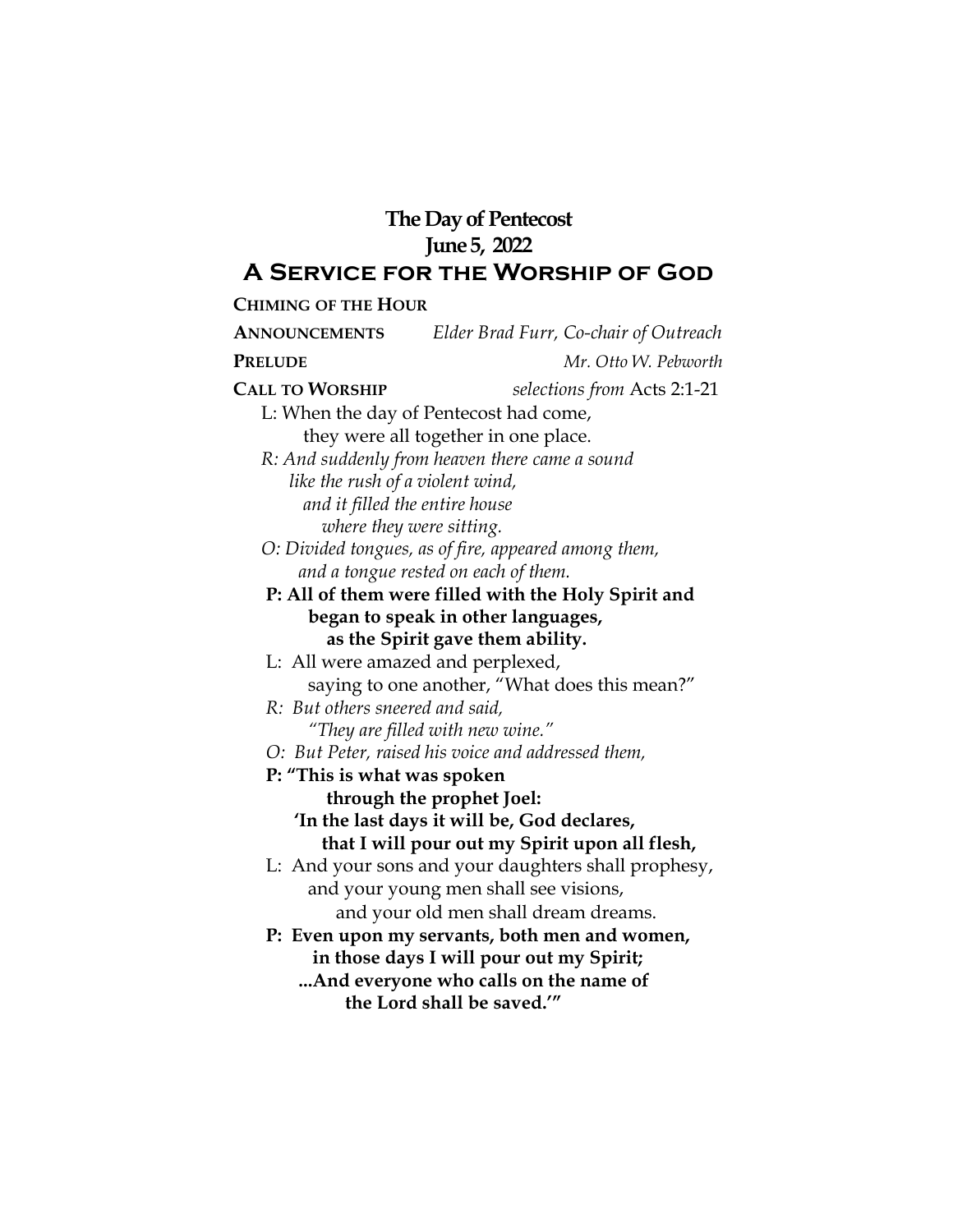**\*HYMN #280** "Come O Spirit, Dwell Among Us" **CALL TO CONFESSION PRAYER** #279 "Come Holy Spirit, Heavenly Dove" **SILENT CONFESSION WORDS OF ASSURANCE** L: This is the good news of the Gospel, in Jesus Christ we are forgiven! **P: Thanks be to God! \*THE GLORIA #581 \*RECONCILIATION WITH ONE ANOTHER** L: May the Holy Spirit be with you!  **P: And also with you! THE OFFERING Call The Anthem The Doxology** #606 *Old Hundredth*  **The Dedication THE READING** Genesis 11:1-9 L: This is the Word of the Lord! **P: Thanks be to God! SERMON** "Discerning Babble" *Rev. Allamon* **+ THE SEALING OF THE WORD + \*THE HYMN** #284 "Holy Spirit, Come to Us" *Sing three times* **Invitation to the Table Great Prayer Of Thanksgiving** L: God is with you. **P: And also with you.** Lift up your heart. **We lift them up to God.**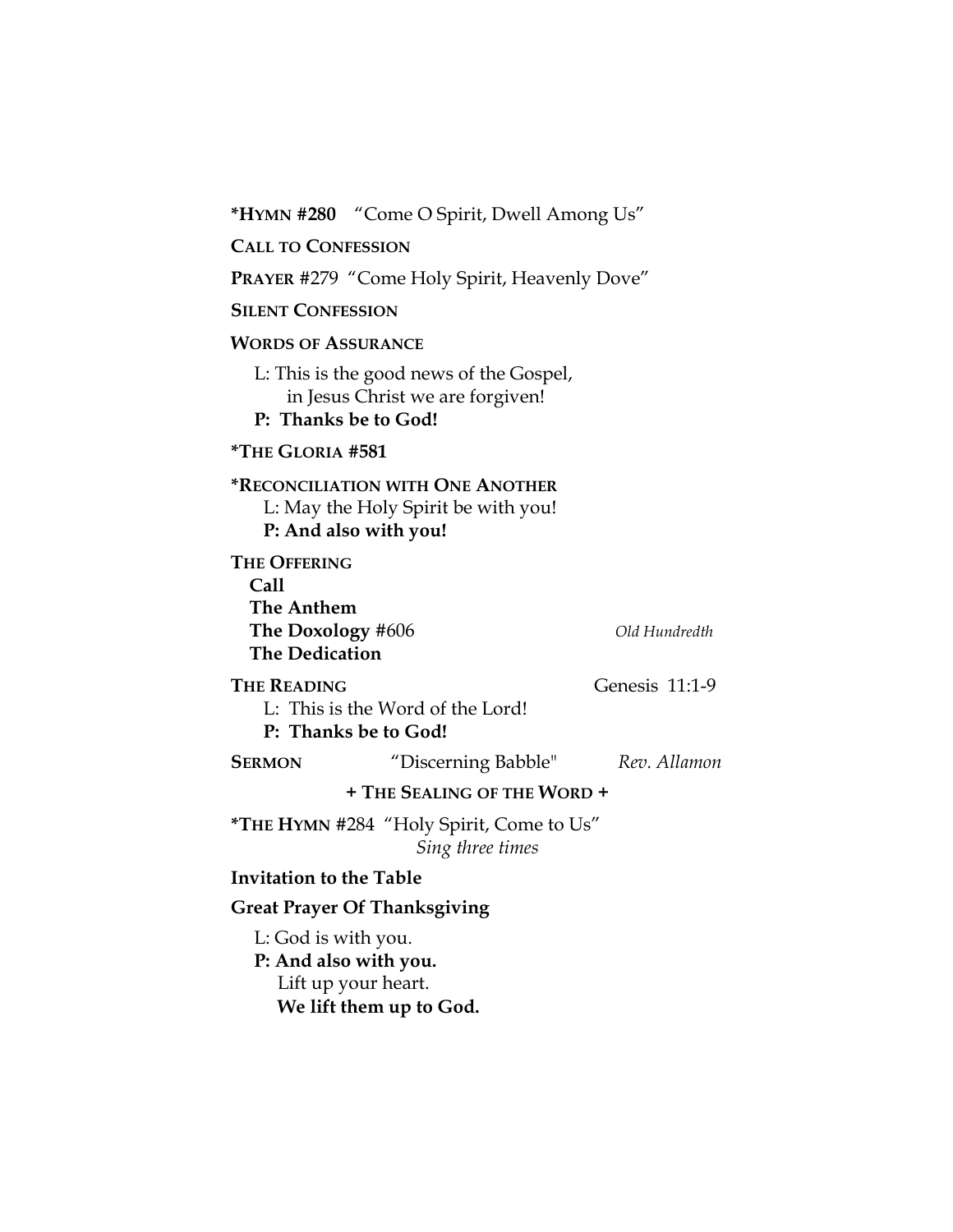Let us give thanks to the Holy One, our God. **It is good and beautiful to give God our praise.** Holy One, in the beginning your wind brooded over the waters and you created the world. **You breathed into the clay of the earth and it became a living human being.** The strong east wind of your breath parted the Red Sea and led the slaves to freedom. **Your breath entered the dry bones in the valley and they rose to life again. Therefore with your holy breath in us we proclaim your praise: Holy, Holy, Holy, Lord God of hosts, Hosanna in the highest! Blessed is the One who comes in the name of the Lord! Hosanna in the highest!** Blessed are all who come in your name, and blessed is Jesus, your Christ. **At his baptism your Spirit descended on him as a dove.** He embodied your love, he breathed your grace. **By your Spirit he healed and taught and nourished your people.** The powers of evil opposed him and crucified him; but the Spirit of Life raised him. **Risen from the dead, he came to us and breathed his spirit into us, his promise to be with us always. Therefore, remembering these your mighty acts in Jesus Christ, we offer ourselves as a living and holy sacrifice, in union with Christ's offering for us, as we proclaim the mystery of our faith:**